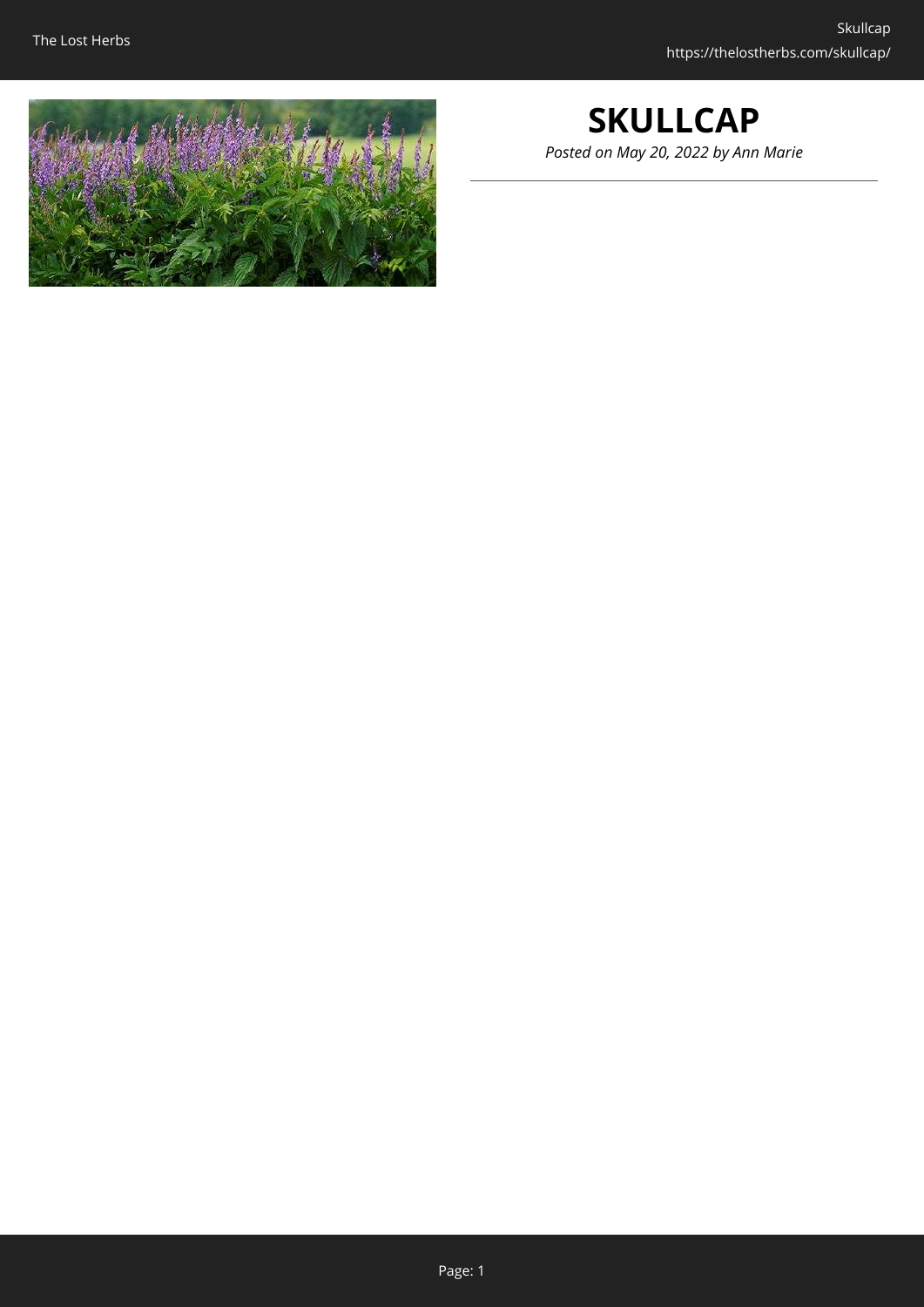Skullcap (*Scutellaria lateriflora*), or American Skullcap, is a wildflower with blue, purple, or pink bloom. The outer whorl of its flower resembles a cap, helmet, or skull that gave the plant its name. This perennial plant often lines up along the roadsides, woods, and meadows. Its green leaves and tiny flowers make the skullcap a wonderful addition to landscapes and gardens. But more than its dainty look, the plant is also valued in traditional medicine. For almost two centuries, skullcap was used in treating psychological and neurological disorders, epilepsy, anxiety, and tension.

*Scutellaria lateriflora* is also considered a treatment for rabies, earning it its mad-dog skullcap name. The herb is quite expensive and is still popular for its restorative property for which it is taken as a tonic for the nerve.

Skullcap was traditionally used as a sedative and nerve tonic in North America. Some tribes used the plant in promoting menstruation in girls. Skullcap plant was made into a tea and used for relieving anxiety.

Since the early 1700s, locals were already using the plant for alleviating hydrophobia or rabies because of its relaxing effect. Although there is a little scientific study to back the claims, modern herbalists are convinced of its sedative, antispasmodic and nervine properties.

# **Where The Plant Is Found**

Skullcap grows abundantly in the wild, mostly in marshes, riverbanks, and other wetlands. In the US, it is left to thrive in its natural habitat and is harvested for commercial use. But outside the US, it is cultivated by small growers and imported to the country for manufacturing. Skullcap can also be found in Europe, Asia, Canada, and the northern areas of the Northern hemisphere.

**Related: [The Complete Map of Edible Plants: Find Out What You Have in Your Area!](https://hop.clickbank.net/?affiliate=easycellar&vendor=wfguide&tid=C02SkullcapFGW1)** (Video)

# **How To Identify Skullcap**

Skullcap has distinguishing violet, blue, or pink tube-like flowers that look like a helmet. It is something that folklores describe as a flower used by fairies to cover their heads. The genus *lateriflora* means "flowering on the side" as the plant bears its bloom in a one-sided cluster.

- **Leaves.** Skullcap is a member of the Lamiaceae or mint family that carries a serrated leaf characteristic. The leaves are paired appearing in the node at the stem. It is symmetrical heartshaped with a rounded base and a distinct leaf stalk. Skullcap leaves are about 30 to 80 cm long and 15 to 50 mm wide.
- **Flower.** The skullcap flower has petals fused at the base like a tube with the calyx forming a miniature helmet of the European soldiers. Depending on the variety, skullcap flowers are either blue to purple, pink to red, or white. Its petals are delicate with a white splotched center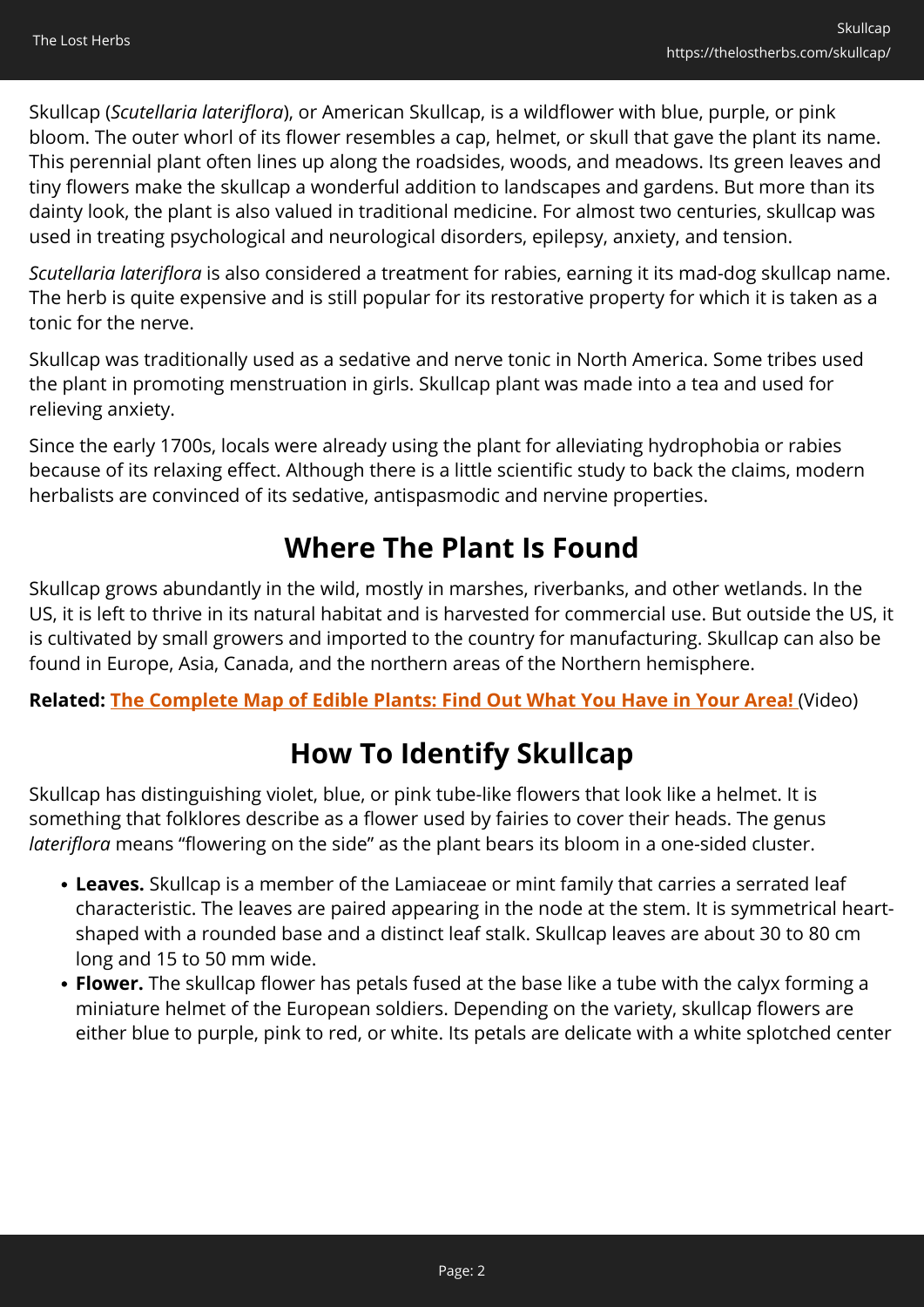that extends to its throat. Tiny specks of hair cover the skullcap flower.

- **Roots.** Skullcap has fibrous taproots with long and shallow, thread-like underground stems.
- **Seeds.** The calyx of the skullcap will swell into a capsule that contains about 2 to 4 tiny brown seeds. The seeds are ellipsoidal, yellowish or greenish to light brown, and about 0.3 to 1.3 mm in diameter.
- **Stem.** Skullcaps will have erect or sometimes reclining square stems. It grows single or multiple from the base and grows to about 30 to 70 cm tall. The stem is branching and covered with tiny hairs mostly found on the edges of its angle.

There are around 300 species in the genus *Scutellaria* with *S. lateriflora* as the widely occurring species in North America. It is often identified with the *Scutellaria baicalensis* or Chinese skullcap. Although these plants are related, they treat different conditions and should not be interchanged with one another.

#### **Related: [Plant Identification Guide – 400 Wild Plants That You Can Forage For](https://hop.clickbank.net/?affiliate=easycellar&vendor=wfguide&tid=C02SkullcapFGW2)** (Video)

Other notable species of the Skullcap with a limited range of distribution include:

- *Scutellaria integrifolia* or hyssop skullcap
- *Scutellaria elliptica* or hairy skullcap
- *Scutellaria ovata* or heart-leaved skullcap

## **How To Grow Skullcap**

The purple hooded flowers of the skullcap will fill the garden from spring until fall. Some people grow skullcaps more for their decorative value and dainty aesthetic purpose. In the meadows, these wildflowers are allowed to flourish for their commercial worth.

Skullcap is easily propagated through seeds or cuttings. They prefer moist soil that is occasionally dry and with the benefit of the full sun. Skullcaps fare better in USDA hardiness zone 6 to 9. They are ideal for planting in native and pollinator gardens where they can attract bees, insects, songbirds, and other pollinators.

### **Growing Skullcap from Seeds**

Skullcap seeds are available in many online stores and seed supplies. They are best started indoors during the late spring and need to undergo a stratification process before sowing.

Start by stratifying the skullcap seeds in the refrigerator for about a week. You can put them in a sealed bag with sand, a moist paper towel, or vermiculite. It needs to be only slightly moistened to prevent the seeds from growing molds.

After a week, tamp the seeds in soil or a sterilized seed mix. Water it regularly just enough to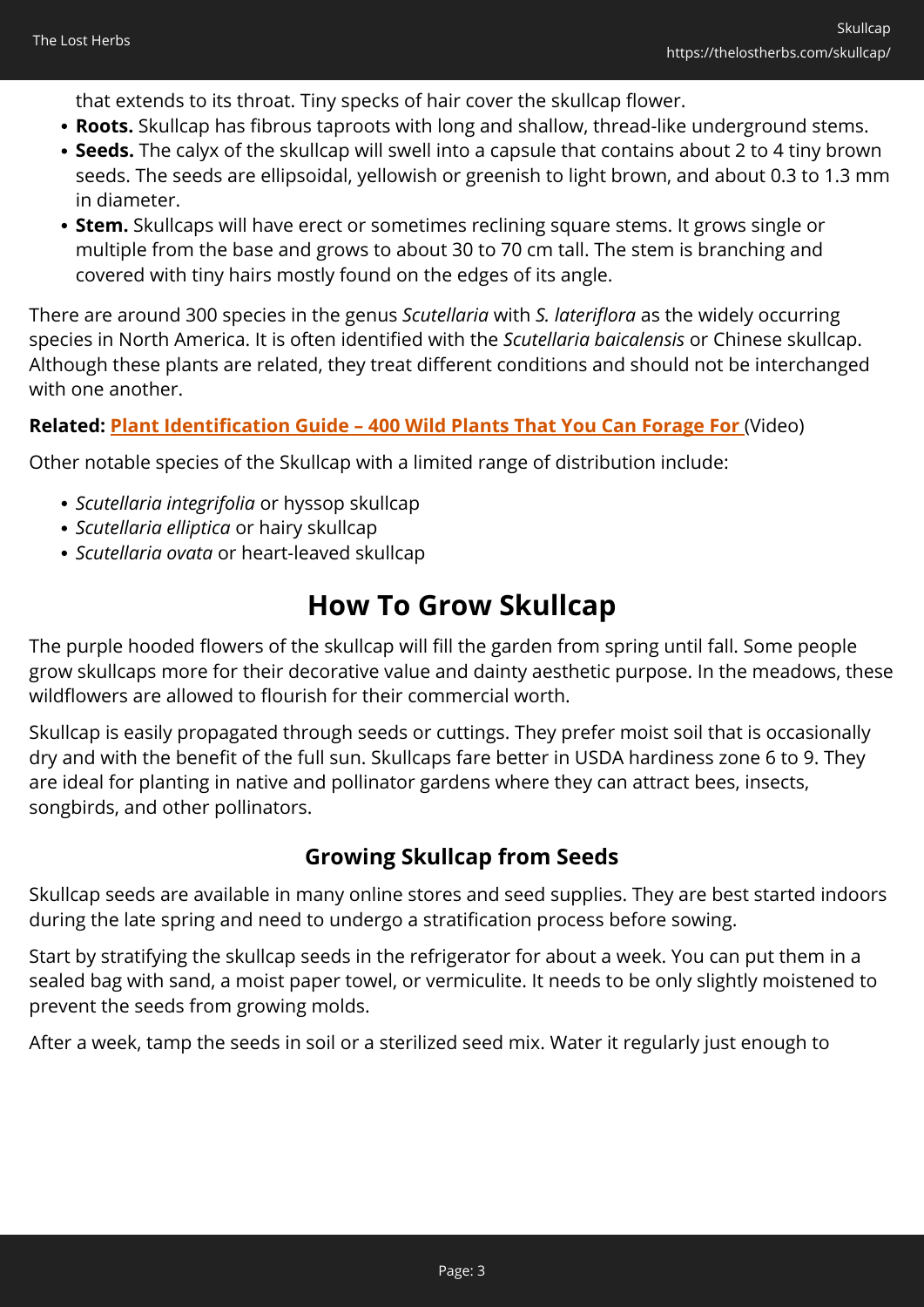moisten the soil without it getting soggy. Place the container in a warm place until the seeds germinate for about a couple of weeks.

Skullcap seedlings will flourish if you use a weak fertilizer until they are about 2 inches tall. It means watering the skullcap with 1 part fertilizer to 6 parts water. You can then transplant the seedlings in the garden or container with well-draining soil and plenty of organic matter in a spotted shade.

### **Growing Skullcap from Plant and Root Divisions**

A healthy skullcap plant growing in the meadow will also grow into a new plant. Select a mature plant that is already sprouting new growth in its base. You can transplant it in early spring to ensure successful growth.

You may separate the new growth with the roots by cutting the plant with a spade or trowel. Or you may also dig up the entire plant and separate skullcap new growth by pulling them apart. Put the newly separated plant in a bucket with shallow water to keep the roots moist.

Plant the newly divided plant in the soil deep enough to accommodate its roots but do not bury the foliage. The ideal space between the plant is 6 to 12 inches apart.

#### **Related: [10 Plants That You Should Never Plant Together](https://hop.clickbank.net/?affiliate=easycellar&vendor=sbackyard&tid=C02SkullcapSSB)** (Video)

## **Plant Care and Maintenance**

Skullcap is a low-maintenance plant that prefers partial sun to full shade. But under the full sun, they will produce numerous blooms and boost their flower production. They also need moist but well-draining soil to thrive abundantly. Skullcap also grows best in slightly acidic soil with a pH level between 6.2 to 7.

The skullcap plant is drought tolerant once the plant is already established. A weak fertilizer solution for seedlings is recommended but may not be necessary unless you want to boost its bloom stage. Regular irrigation will also help in its flower development if grown in drier climates.

## **How To Harvest Skullcap**

The skullcap is ready for harvest once it is in its full bloom. Cut off the aerial parts of the plants, both leaves, and flowers, about 3 inches above the ground.

You can use the harvested skullcap fresh or dried, depending on your preference.

If you want to store skullcap for future use, leave the harvest in a dark and dry place.

You may also use a dehydrator or oven to dry them completely.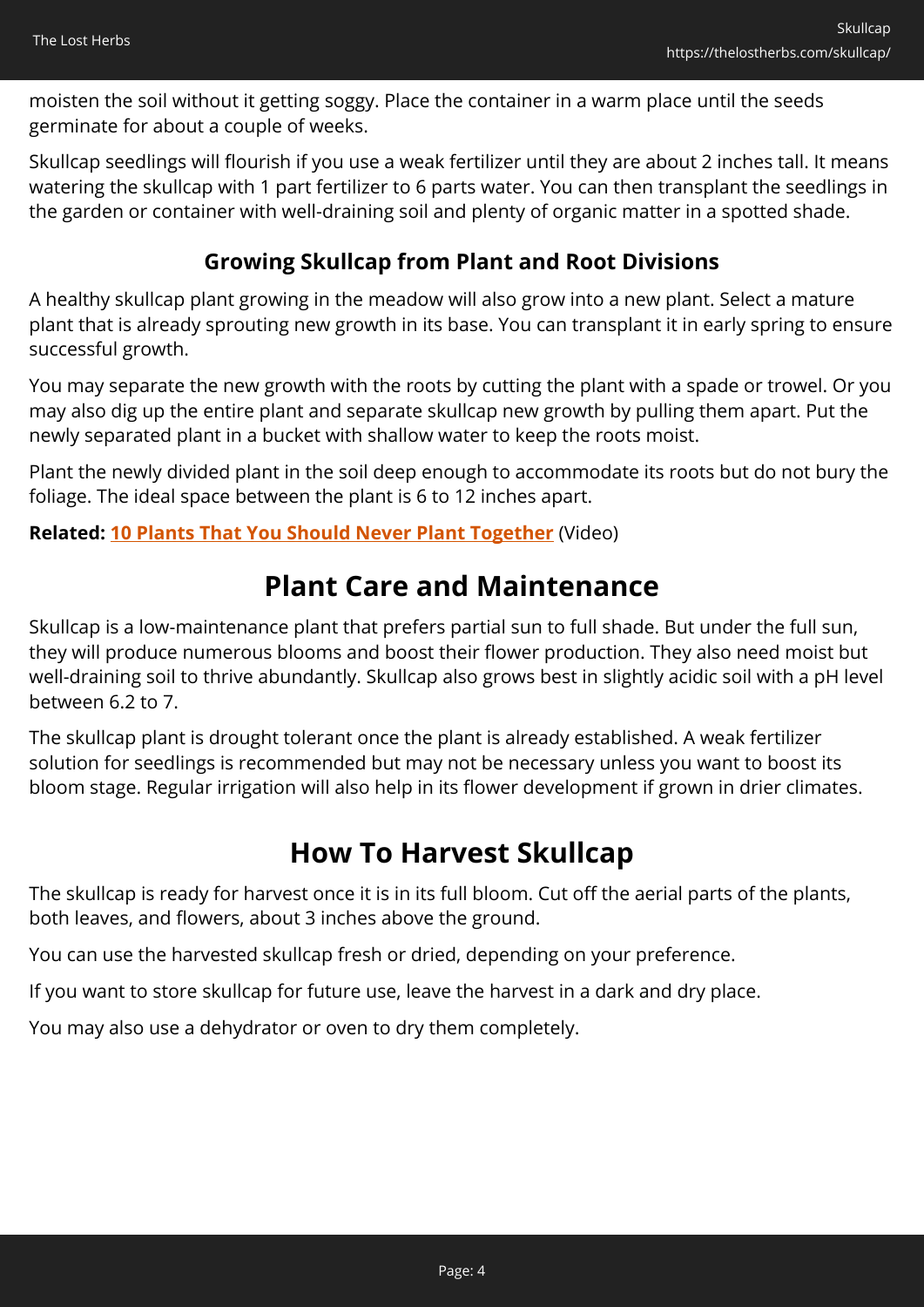Cut the dried leaves, put them in a labeled container, and store them in a cool and dry area.

#### **Related: [People Weed Out These Plants, But Here's What You Should Do Instead](https://hop.clickbank.net/?affiliate=easycellar&vendor=wfguide&tid=C02SkullcapFGW2)** [\(Video\)](https://hop.clickbank.net/?affiliate=easycellar&vendor=wfguide&tid=C02SkullcapFGW2)

## **What Skullcap Is Good For And Natural Remedies Made From It**

The American Skullcap has a wide variety of medicinal uses. Its restorative property makes it an excellent herb for the treatment of nervous and psychological problems. It is used by people who are trying to withdraw from addictive drugs because of its capability of reducing withdrawal symptoms.

Skullcap possesses antispasmodic and sedative properties making them useful for treating [anxiety](https://nicolesapothecary.com/products/sleep-blend-support?rfsn=5642246.05c3d29&utm_source=refersion&utm_medium=affiliate&utm_campaign=5642246.05c3d29&subid=C02Skullcap) [and insomnia.](https://nicolesapothecary.com/products/sleep-blend-support?rfsn=5642246.05c3d29&utm_source=refersion&utm_medium=affiliate&utm_campaign=5642246.05c3d29&subid=C02Skullcap) For centuries, skullcap tea was used for treating mild depression and helping in improving mood disorders. [Human trials for skullcap](https://pubmed.ncbi.nlm.nih.gov/23878109/) yield favorable results in the enhancement of mood without the reduction in energy and cognition.

Its antispasmodic property further helps in the treatment of muscular spasms. It can alleviate muscular cramps that will prevent the recurrence of epilepsy and convulsion. Among the notable action of the skullcap is also its effectiveness in treating fever and hiccups.

Traditionally, the skullcap was used by elders as an emmenagogue. It will hasten the menstrual cycle of young girls and bring them into womanhood.

This mild relaxant also brings hope in the treatment of the following illnesses:

- Gastroparesis
- Alcoholism and addiction
- Epilepsy and convulsion
- Bedwetting
- Anxiety and depression
- ADHD
- Phobias (hydrophobia, agoraphobia, aerophobia, etc.)
- Premenstrual syndrome
- Insomnia
- Schizophrenia
- Other neurological disorders (Alzheimer's disease, Parkinson's disease, etc.)

# **What Parts Of the Skullcap Are Used For Remedies?**

The whole skullcap plant is useful in making teas and infusions. The fresh or dried form of its leaves and roots are used for alleviating various diseases and disorders.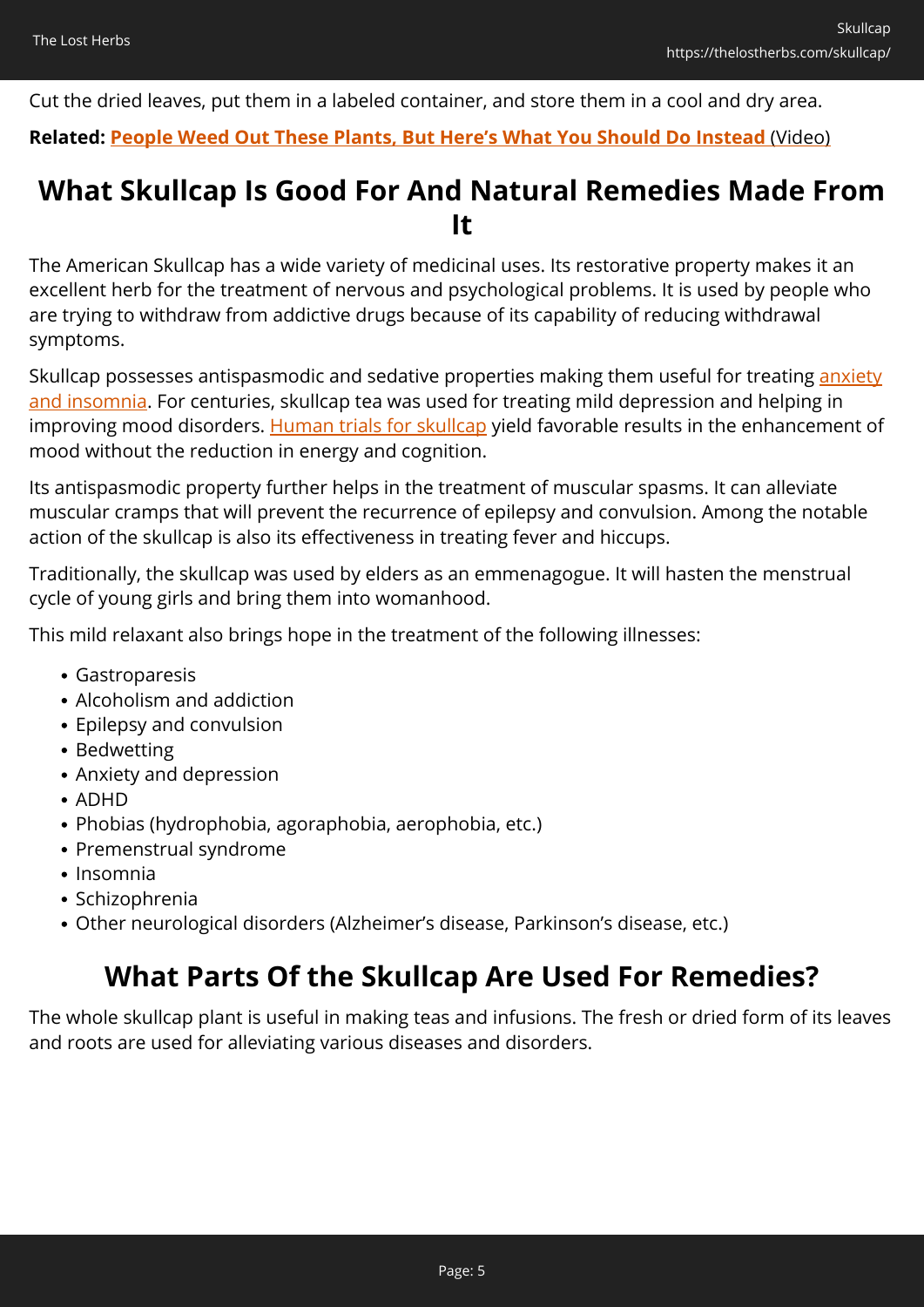Skullcap is also commercially manufactured as an ingredient for herbal supplements. It is available in an essential oil that is mostly used for calming the nervous system. A mother tincture of the skullcap is diluted in water for easing stress and promoting sleep.

Skullcap also comes in powders, capsules, or tablets with standardized dosage. These are consumed largely for the treatment of seizures and other neurological problems.

Some salves, lotions, and other cosmetic products may also use skullcap essential oil or infusion in their products.

## **Calming Skullcap Tea**

### **Ingredients:**

- 1 tbsp dried American Skullcap
- 2 cups boiling water
- Honey, if preferred

### **Steps:**

- 1. Put the dried leaves and flowers of the skullcap in a teabag.
- 2. Boil water and pour about two cups into a teapot.
- 3. Allow the skullcap tea to steep for 10 minutes.
- 4. Add honey to the skullcap tea according to taste.

\*\*\* If loose teabag is not available, you may add the herb directly into the boiling water. Let the skullcap tea steep before straining the contents.

## **How to Use this Remedy:**

Skullcap tea has a therapeutic effect and may result in drowsiness and is best taken before bedtime. The adult dose of the skullcap tea is one cup three times a day for 7 days.

If taking pill supplements, the [dosage](https://www.sciencedirect.com/topics/agricultural-and-biological-sciences/scutellaria-lateriflora) ranges from 1 to 2 grams per day or about 11.6 to 23.25 mg/kg per day.

**Related: [1 Cup Before Bed Shrinks Belly Fat All Night](https://hop.clickbank.net/?affiliate=easycellar&vendor=alphasupps&tid=C02SkullcapORG)** (Video)

## **What Plants Resemble Skullcap**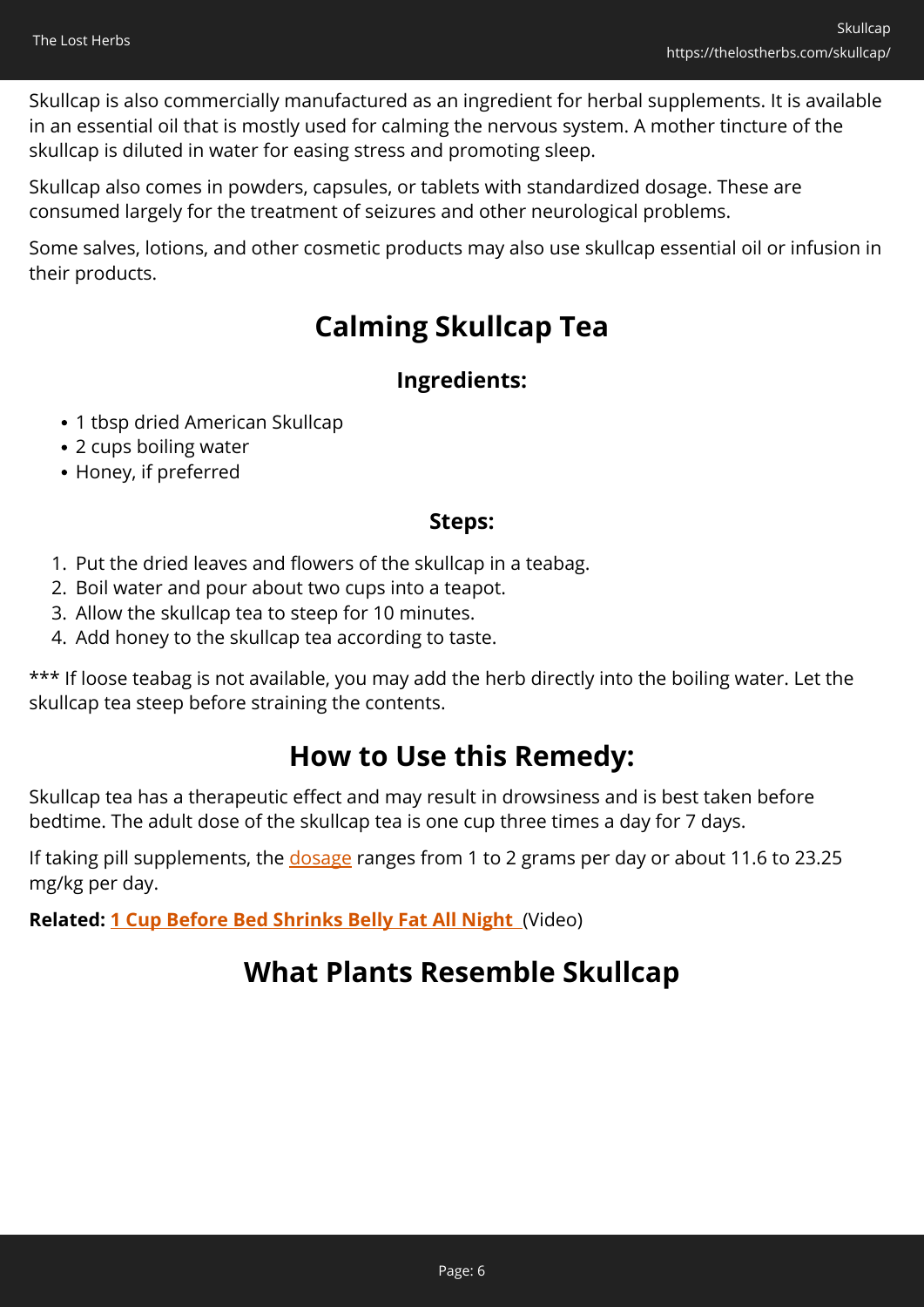# **Warnings And Cautions**

Skullcap is a relaxant and sedative that can trigger side effects. High doses of this herb may cause drowsiness, confusion, and irregular heartbeat. In low dosage, a skullcap can cure seizures but the higher dose can only worsen the condition.

The skullcap herb is an emmenagogue that can cause miscarriage and is therefore not safe for pregnant women. Breastfeeding women should not also take this herb supplement.

Studies reveal that skullcap, in combination with other herbs may cause [liver damage](https://www.ncbi.nlm.nih.gov/books/NBK548757/). Liver injury is also associated with its large dose and long-term use.

Its action can interact with medication so, avoid this herb when taking maintenance drugs. Patients taking medication for diabetes should avoid skullcap as it can further reduce the blood sugar level.

Herbal remedies are a time-honored approach to treating various illnesses. But it can also initiate unpleasant side effects and interact with medication and other herbs. Before taking any herbal food supplement, talk to your healthcare provider for dosage and use them with caution.

There's no doubt that skullcap is a phenomenal medicinal herb with an impressive array of beneficial properties. If you would like to give it a try, you can find Chinese skullcap in the **Eastern** [Blend Tincture](https://nicolesapothecary.com/collections/all/products/eastern-blend-defense-tincture?rfsn=5642246.05c3d29&utm_source=refersion&utm_medium=affiliate&utm_campaign=5642246.05c3d29&subid=C02Skullcap).

#### **You may also like:**

**[How to Make Your Own Liquid Xanax](https://thelostherbs.com/how-to-make-your-own-liquid-xanax/)**

**[10 Spring Medicinal Plants My Grandmother Grew in Her Backyard](https://hop.clickbank.net/?affiliate=easycellar&vendor=bookofren&tid=C02SkullcapMK)** (Video)

**[Foods And Herbs That Increase Libido and Others That Kill It](https://thelostherbs.com/foods-and-herbs-that-increase-libido-and-others-that-kill-it/)**

**[Mugwort Pillow for Insomnia and Anxiety](https://thelostherbs.com/mugwort-pillow-for-insomnia-and-anxiety/)**

**[Healing Herbs You Can Smoke](https://thelostherbs.com/healing-herbs-you-can-smoke/)**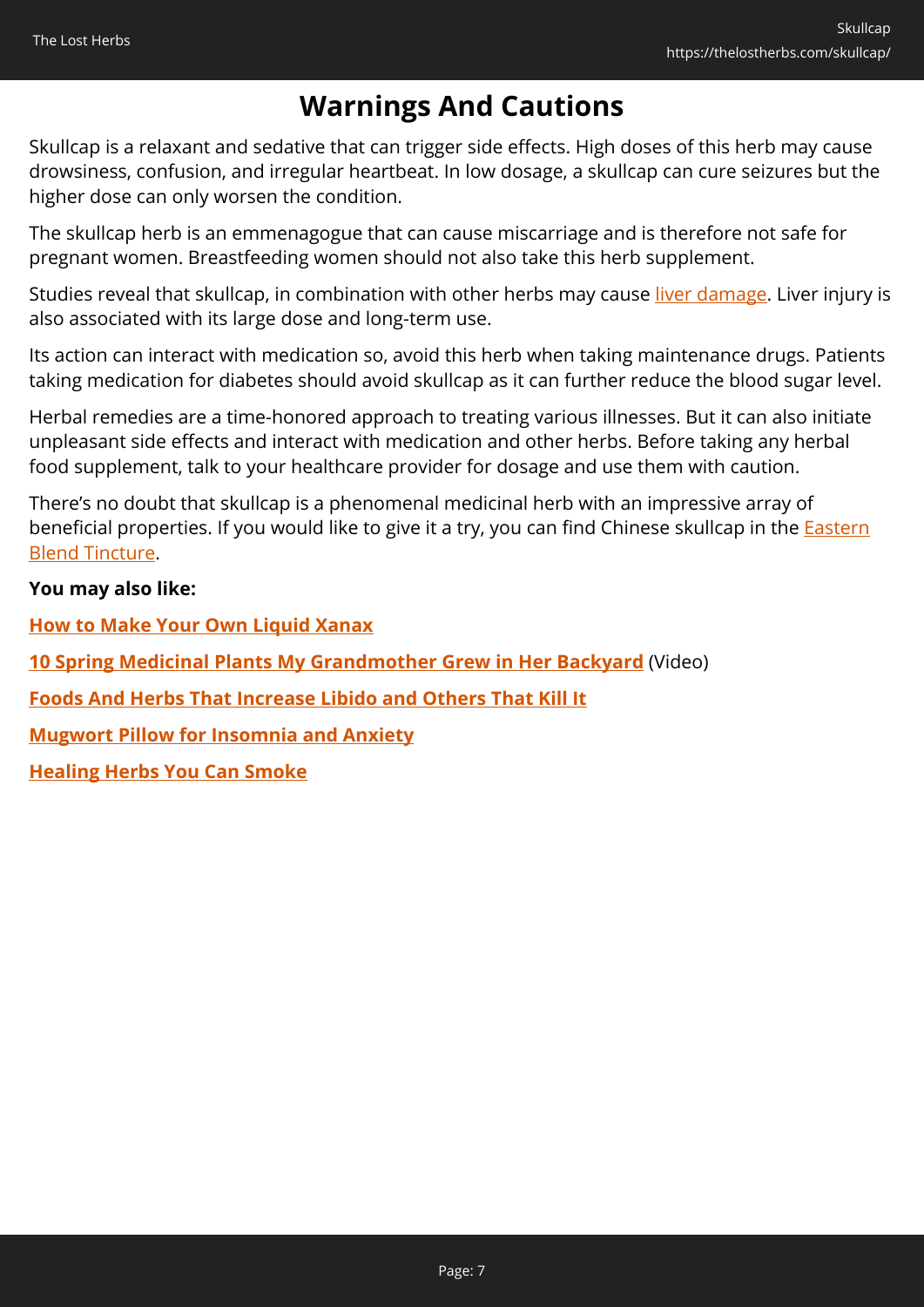# **Comments**



**Connie C.** – 2022-05-24 15:43:06 I don't think so.. they have different properties



**Carol** – 2022-05-24 08:38:01 The plant that grows in Newfoundland is called common scullcap scutellaria epilobiifolia. Would it be interchangeable?



**Tom Cool** – 2022-05-24 02:14:34 Thanks



**Connie C.** – 2022-05-23 13:59:17 absolutely not



**Tom Cool** – 2022-05-23 13:43:34

I used grape seed oil a long time ago and at first it was good but soon all my clothes smelled strongly like rancid oil. Apparently it goes rancid easily. It took a few washes to get the smell out. I would try coconut oil.



**Tom Cool** – 2022-05-23 09:01:23 Question: Is skullcap addictive?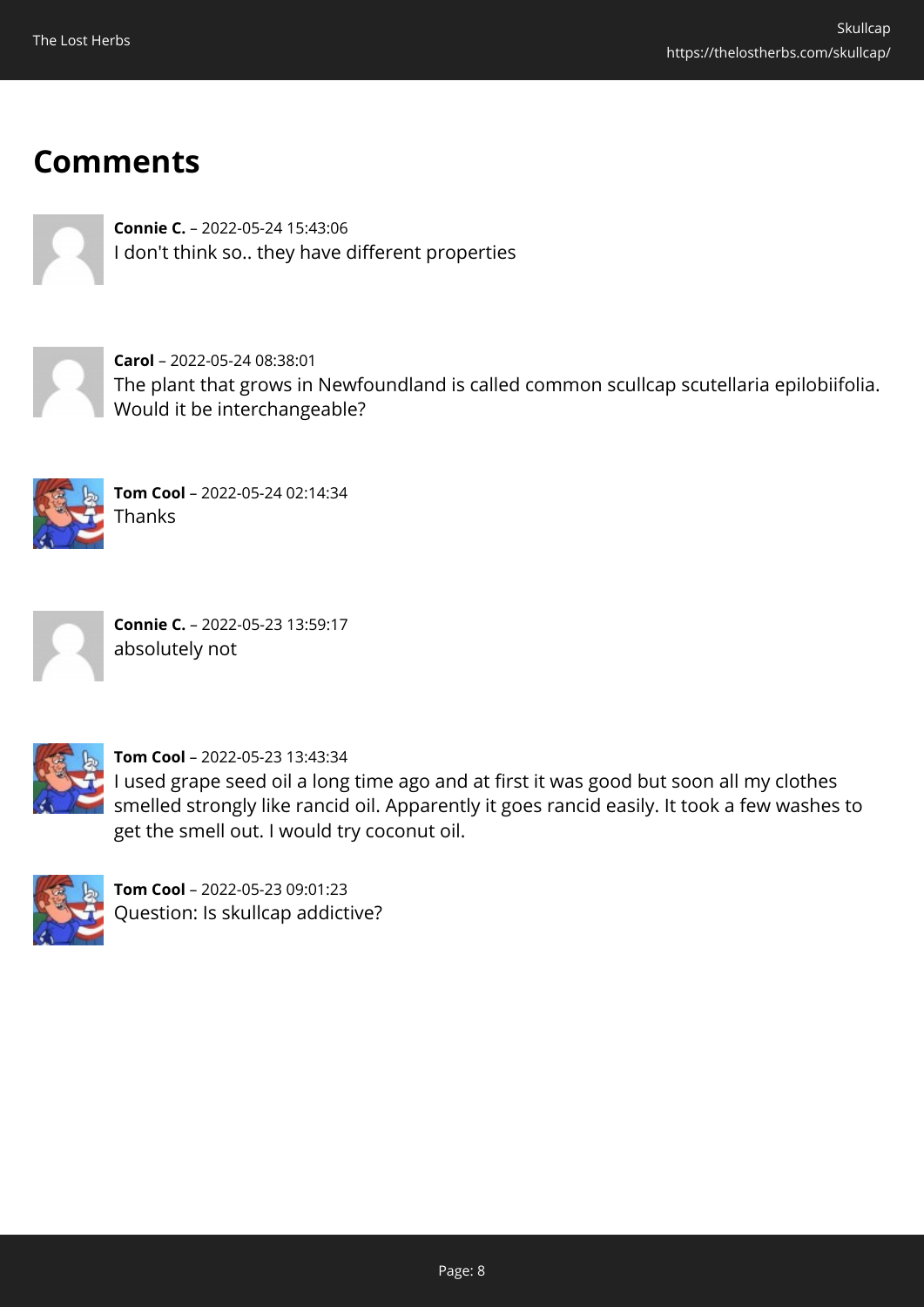

**Tom Cool** – 2022-05-23 08:12:13 This wiki page explains the chemical structure. https://en.wikipedia.org/wiki/Baicalein



**Connie C.** – 2022-05-22 22:49:16 sculletaria lateriflora



**Shannon Docheff** – 2022-05-22 21:04:23

I made a tincture of it, and used it in my late morning coffee... had a nice long nap about an hour later! lol. It tasted very FLORAL to me. I think I might use it during those nights when I wake up in the wee hours and can't get back to sleep.

**Carol L** – 2022-05-22 15:34:55 "American Skullcap"? Latin name, please!!!



**Connie C.** – 2022-05-21 23:42:40 I have been using Ameican skullcap for years to help with anxiety and insomnia, so far, I have been able to stay off prescription antidepressants, but still need Ambien to go to sleep



**Feisty** – 2022-05-21 12:41:36 Wow, this is good to know as i make sleep oil as well as tea.



**joann** – 2022-05-20 19:00:04 i live in canada i would like to purchase an organic bag of skullcap